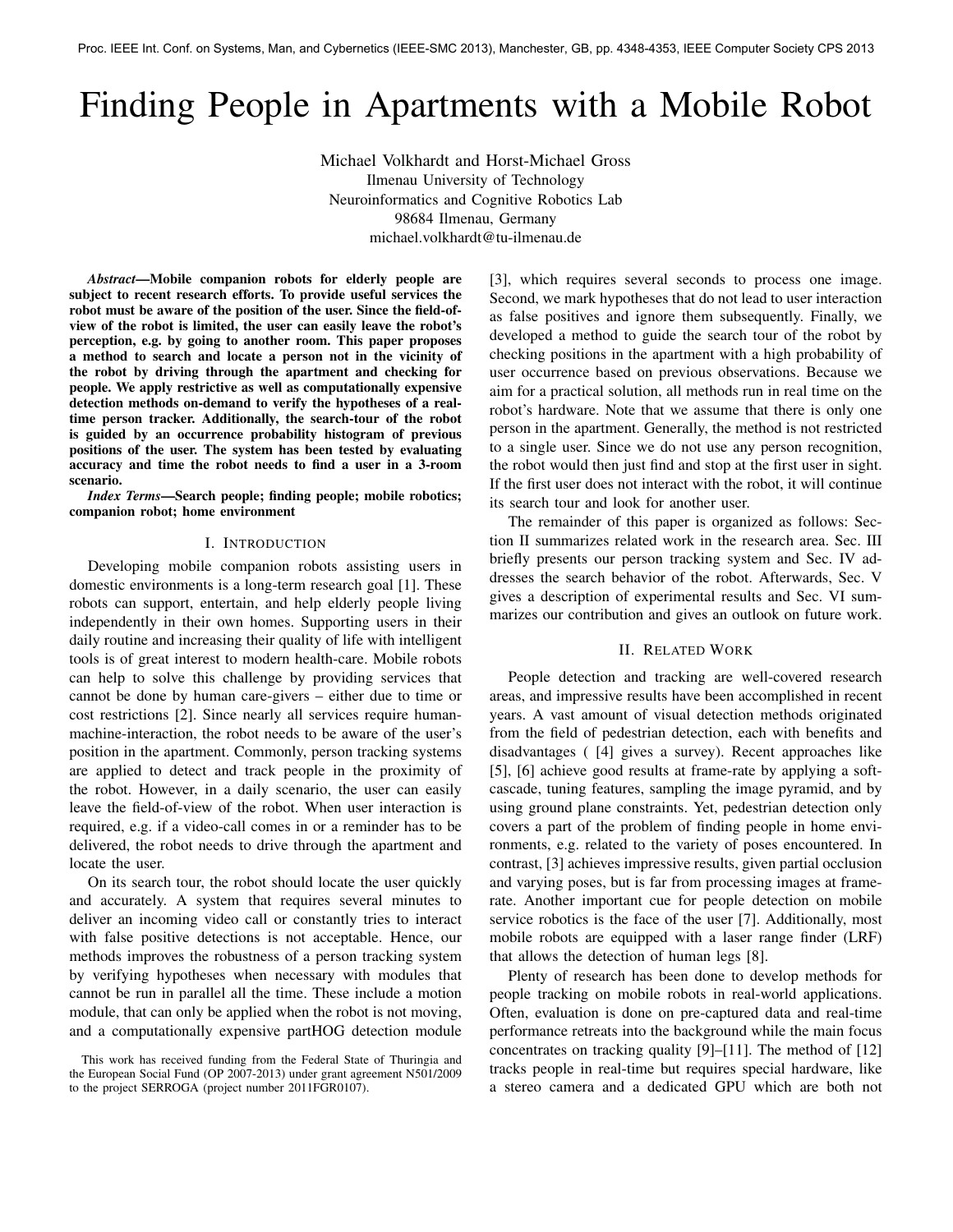available on our mobile platform [1]. Our practical solution uses well established methods like HOG, motion, face, and leg detection, whose detection quality is moderate compared to aforementioned cutting-edge methods. This is mainly because our robot has limited processing power, which must be shared by other modules, e.g. for navigation and interaction. The promising new detection paradigm of [5] could not be applied in this work because it is only implemented in Matlab so far. Note that we also cannot apply methods that depend on GPU [6] offline because the robot directly reacts on the output of the people tracking system.

To the best of our knowledge, there is very little work on searching people in home environments. In a former work, we developed a method to search people by checking predefined places where people usually rest, e.g. chairs and sofas [13]. The visual appearance of an empty place was learned using a multi-modal color model that captured daytime and viewpoint. Furthermore, a color model of the user was learned. By comparing the current appearance of the place to the place model and user model, a SVM decided if the place was occupied by the user or not. The system was accompanied by a person tracker that detected standing and frontal sitting people. The search tour was guided by external feedback of infrared motion sensors installed in the apartment that gave a coarse location of the user. The method has two main drawbacks: First, the places had to be learned under different illumination conditions beforehand, which required that the user was not at home. Second, the learned color models of the user and the predefined places had to differ.

In this work, we follow an alternative approach and try to enhance our person tracker [14] by verifying hypotheses, lowering false positives, and developing an intelligent search strategy. This search strategy selects different points in the apartment to drive to. We apply a greedy strategy, which selects the navigation point that is closest to the robot or has the highest probability of the user's presence. The field of perception planning offers more advanced exploration strategies to cover the whole apartment which could be integrated in the future [15]–[17]. We do not rely on infrared sensor hints as they are not available in every apartment and often require timeconsuming installations.

#### III. PERSON TRACKING

We briefly present our person tracking system that fuses the output of multiple detection modules. A detailed description of the tracker can be found in [14]. To detect a person, we make use of his or her legs, face, motion, and body-shape. The leg detection module applies a boosted classifier in the range data of a laser range finder to classify segments as legs [8]. Afterwards, pairs of legs are merged to positions of people. The face detection system utilizes the well-known AdaBoost detector of Viola&Jones [7]. Each time the robot does not move, signaled by the robot's odometry, we apply a simple image difference detection. After thresholding and a connected components algorithm, we get bounding boxes of moving regions in the image. Furthermore, we apply a full body and



Fig. 1. Overview of the processing steps of the person tracker.

an upper body shape detector based on Histograms of Oriented Gradients [18], [19] with a ground plane constraint. Figure 1 gives an overview of the person tracker and its processing steps which are described below.

# *A. Pre-processing*

Each module detects persons by different body parts, e.g. the face, legs, or head-shoulder contour. To facilitate fusion in the person tracker, we transform the detections to a world coordinate frame and align them to a common reference point, i.e. position of the head. New position observations are transformed into Gaussians in 3D world representation, and the positional uncertainty of the detection is taken into account in the covariance of the Gaussian. Optionally, observations can be pruned based on reasonable heights and positions in an occupancy map [14].

# *B. Data Association*

All detections within the last 100 milliseconds are sorted by detection time and are processed sequentially starting with the oldest one. First, all hypotheses in the tracker are predicted up to the timestamp of the observation using the prediction step of the used filter algorithm (Sec. III-C). Then, the observation is assigned to the closest hypothesis in the tracker if their Mahalanobis distance is below an empirically set distance  $d_{max} = 1.5$ :

$$
d = (\mu_h - \mu_d)^T (\mathbf{C}_h + \mathbf{C}_d)^{-1} (\mu_h - \mu_d) , \qquad (1)
$$

where  $\mu_h$ ,  $\mathbf{C}_h$ ,  $\mu_d$ ,  $\mathbf{C}_d$  are the mean and covariance of the hypothesis and detection positions, respectively. Otherwise, a new hypothesis is created.

*1) Covariance Intersection:* A sensor might produce multiple detections on similar positions in the same time step that would be fused in the data association step by the tracker. Examples are multiple bounding boxes of a visual detector that does not apply non-maximum suppression or overlapping motion detections. Assuming that those detections originated from the same source, correlation between them is usually unknown. In that case, a filtering algorithm which assumes independence of the measurements, e.g. a Kalman filter, would underestimate the covariance of the detection by fusing all detections on the nearest hypothesis. Therefore, we apply covariance intersection [20] to fuse those detections to a single Gaussian:

$$
\mathbf{C}_3^{-1} = (1 - \omega)\mathbf{C}_1^{-1} + \omega \mathbf{C}_2^{-1} , \qquad (2)
$$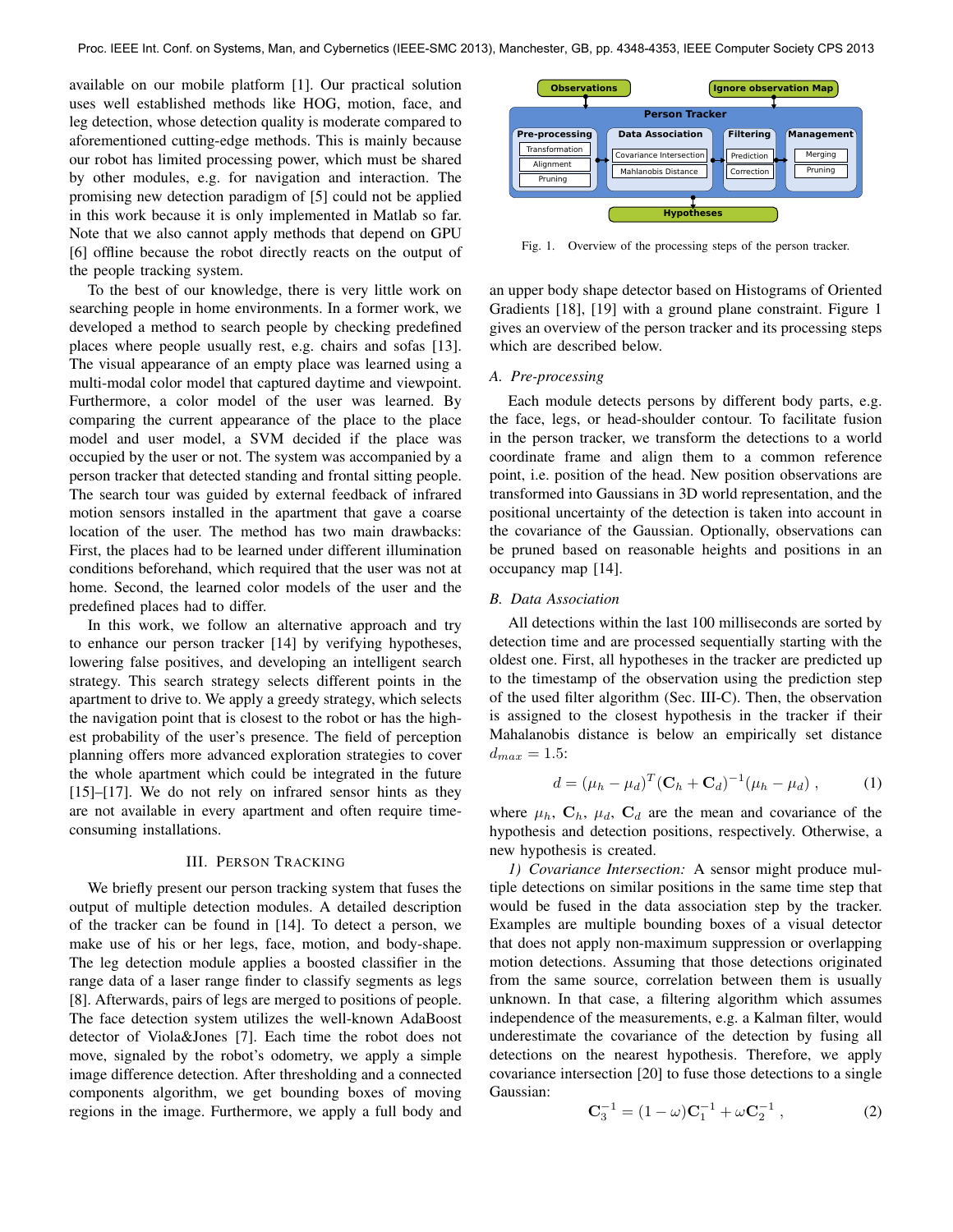where  $\omega$  is a weighting parameter that defines the influence of the source covariances  $C_1$  and  $C_2$  on the resulting covariance  $C_3$ . It is set to:  $\sim$ 

$$
\omega = \frac{|\mathbf{C}_1|}{|\mathbf{C}_1| + |\mathbf{C}_2|},\tag{3}
$$

which balances the influence of both covariances [20]. The mean of the fused detection is calculated by:

$$
\mu_3 = \mathbf{C}_3 \left[ (1 - \omega) \mathbf{C}_1^{-1} \mu_1 + \omega \mathbf{C}_2^{-1} \mu_2 \right] , \tag{4}
$$

respecting the covariances of the concerned detections.

#### *C. Filtering*

Generally, we designed the person tracker as a framework and allow any filtering algorithm that can use Gaussian distributions as input and reflect its state as a Gaussian. Here, we apply a 6D Kalman filter tracker that tracks the position and velocity of each hypothesis in the system [14]. The state space of a hypothesis is given by:

$$
\mathbf{x} = (x, y, z, \dot{x}, \dot{y}, \dot{z})^T , \qquad (5)
$$

where  $x, y, z$  denote the 3D position and  $\dot{x}, \dot{y}, \dot{z}$  the 3dimensional velocity.

# *D. Hypotheses Management*

The system comprises several mechanism to manage and limit the number of hypotheses. First, the tracker merges hypotheses with similar position and velocities. Second, it prunes weak hypotheses by removing those with high positional covariance, i.e. those that are not observed anymore. Third, hypotheses in walls or obstacles can be pruned by using an occupancy map which is also used by the robot for localization and path planning. Finally, the tracker can ignore detections and prune hypotheses that lie on marked areas of a so-called "ignore observation map" that is similar to an occupancy map. This mechanism can be used to mark areas where the privacy of the user should be respected, e.g. in the bathroom. Furthermore, it is also used by the search behavior to discard false positives.

#### IV. SEARCH BEHAVIOR

The previous section described how the robot can detect and track people when they are in the field-of-view of its sensors. In a typical home scenario, the user can quickly go to another room and, therefore, easily leave the robot's detection range. As it is not desired that the robot always closely follows the user, the robot needs a mechanism to search a person in the apartment. The user-dialog application of the robot already makes use of a list of navigation points defined by the user to send the robot to a location in the apartment, e.g. near the couch or into the kitchen. Those navigation points include the position and orientation of the robot and are used to guide the search tour of the robot.

The dependencies between the modules involved in the search process are shown in Fig. 2. Figure 3 depicts the general process as a flow chart. When the search behavior is



Fig. 2. Dependencies of modules involved in the search behavior.



Fig. 3. Flow chart of the search process.

which balances the robot starts of the robot starts driving to the rest of the robot starts and the robot starts depend to the robot starts depend to the robot starts depend to the robot starts of the content of the conte using adaptive Monte Carlo localization, E\*-path planning, and motion control based on the Dynamic Window Approach [1]. Once the robot reaches a navigation point, it marks it as visited and chooses the next closest one from the list. The navigation points serve as a hint where to look for people. In Sec. IV-C we describe how to improve the selection scheme. While the robot drives to a navigation point, the search module checks for hypotheses from the person tracker. If one or more hypotheses are found, it stops and turns to the closest one and triggers a verification process (Sec. IV-A). This verification labels hypotheses as certain or uncertain. Usually the hypotheses include strong true positives, i.e. detected by multiple sensor cues, weak true positives, i.e. only observed by one cue and false positive, i.e. either from a single or multiple cues. If none of the hypotheses has been verified, the currently checked hypothesis is marked as a false positive (Sec. IV-B), and the robot continues its search tour. If a hypothesis has been verified, the robot starts approaching it, which means driving very closely while respecting the orientation towards it. Then the robot waits some time for any input through the touchscreen, which normally automatically happens if the user answers to the robot's interaction request. If an input is recognized the search behavior ends. Otherwise, the hypothesis is also marked as a false positive. This heuristics causes the robot to eventually reach the user even if the verification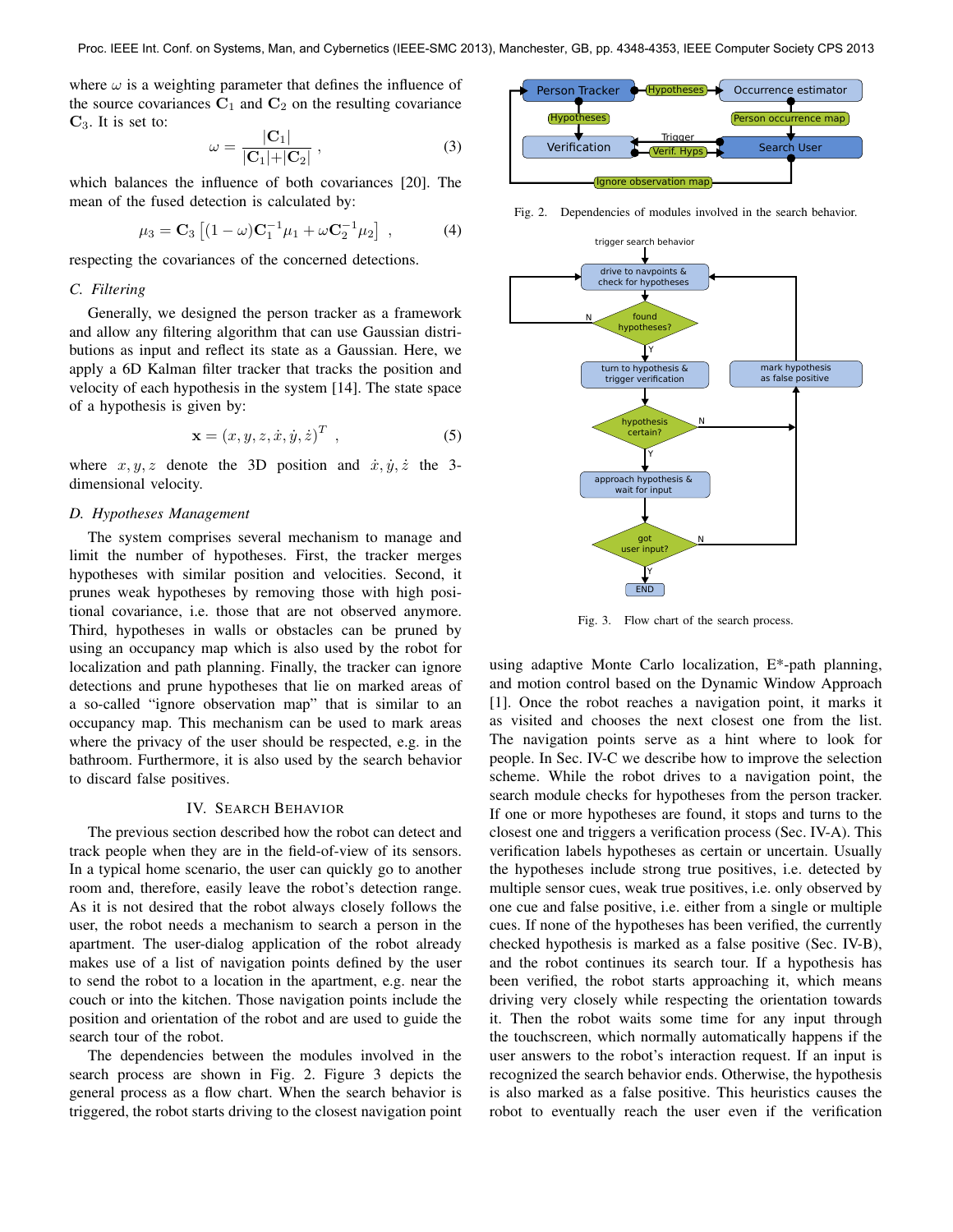mechanism fails and verifies a false positive of the tracker.

#### *A. Hypotheses Verification*

The verification is triggered on demand each time the search behavior wants to verify a hypothesis. We apply two detection modules that cannot be run parallel to the person tracker all the time. First, we use a computationally expensive partHOG with a VOC2009 model [3], [21]. This module reaches high average precision given partial occlusion with the drawback of taking 4-5 seconds to process an image making use of a parallel CPU implementation. For this time the robot physically stops its tour and pauses some expensive modules to allow fast processing of the image. The partHOG module detects sitting and partially occluded people. Second, because the robot is standing still, we can apply a motion module similar to the one that is already used by the person tracker. In contrast, this module also detects small motions like people leaning towards the robot, turning their heads, or waving with one hand. We noticed that these are all natural movements of users to signal the robot to come closer. Without this verification process, the robot would need to drive to and approach every uncertain hypothesis of the person tracker and wait for user input. Because the person tracker occasionally produces false positives, the verification process should significantly decrease the time it takes to find the user in the apartment.

### *B. Handling False Positives*

Hypotheses that are not verified by the aforementioned process or by user input are marked as false positives. We insert a rectangle region with a scenario dependent width (2 m) around the hypothesis into the "ignore observation map" (Fig. 2). Thus, the person tracker ignores detections and prunes hypotheses in this region (Sec. III). Hence, the robot continues its search tour and looks for people in other areas of the apartment. Without this mechanism the robot could endlessly wait in front of a, possibly even verified, false positive. To prevent marking too many areas in the apartment, we clear the regions after one search tour. This allows the person tracker to detect people in those regions again.

# *C. Person Occurrence Map*

The selection of navigation points in the search tour of the robot can be enhanced if we select those points close to positions that have a high probability of people's occurrences. Therefore, a module estimates a person occurrence probability map of the environment taking the hypotheses of the person tracker into account. This map is encoded as a metric 2D histogram, where the bins represent discretized rectangle areas of the apartment, and each count in a bin signals a hypothesis in this area. The robot cannot simply drive to a point where its sensors cover the bin with the highest probability because the destination might lie in a wall or the sensors could be blocked by walls. Instead, the robot selects a navigation point at which its field-of-view covers an area with a high occurrence probability. Hence, we model the detection range of the robot as a triangle with one corner on the position



(a) Person occurrence map

(b) Experimental environment

Fig. 4. (a) Person occurrence map overlayed on the occupancy map. Probability of person occurrence from blue to red (scaled for clarification). White crosses - exemplary navigation points. Triangles - field of view of sensors used to integrate person occurrence probability. (b) Occupancy map of experimental environment with overlayed labels. Blue - living room, green - guest room, red - kitchen, yellow - hallway. White ellipses - location of user in experiments. White crosses with arrows - navigation points with orientation.

of the navigation point and the perpendicular bisector of the triangle corresponding to the orientation of the navigation point (Fig. 4(a)).

By integrating the area covered by the triangle in the person occurrence map, we can calculate the probability of a person's occurrence for each navigation point. The robot now selects the navigation point with the highest probability instead of the closest one. Once it has checked the area, the navigation point is labeled as visited and the second most likely point is selected. By using this mechanism, the robot first checks areas where the user was frequently detected in the past. We expect that this significantly lowers the time for finding the person, if the person still acts under the distribution of the learned model. Of course, if the user is in an unusual spot where he or she was rarely before, the search-tour duration could worsen.

# V. EXPERIMENTAL RESULTS

The operational area of the experiments is a three-room scenario including a living and guest room, a kitchen, and a corridor. Figure 4(b) gives an overview of the arrangement of the rooms and their extensions. Furthermore, the navigation points are given as crosses with an arrow indicating the orientation of the robot. The location of the user in the experiments is visualized by circles. The user was sitting on two different locations on the couch in the living room, on two arm-chairs in the guest room, one chair in the kitchen that was moved around a table, and finally standing in the hallway. The exact position and orientation of the user on each location was slightly varied during the experiments. Although, our person tracker only robustly detects people in an upright position, with the enhancement presented above it is possible to find the user in a sitting pose as well. This means that the tracker often produced an uncertain hypothesis of the sitting user, i.e. through legs or a single HOG detection, and this hypothesis was verified subsequently.

# *A. Verification*

First, we evaluated if our verification mechanism does improve the ability of the robot to find and locate the person in the apartment. These experiments did not use the person occurrence map to guide the search tour (Sec. IV-C).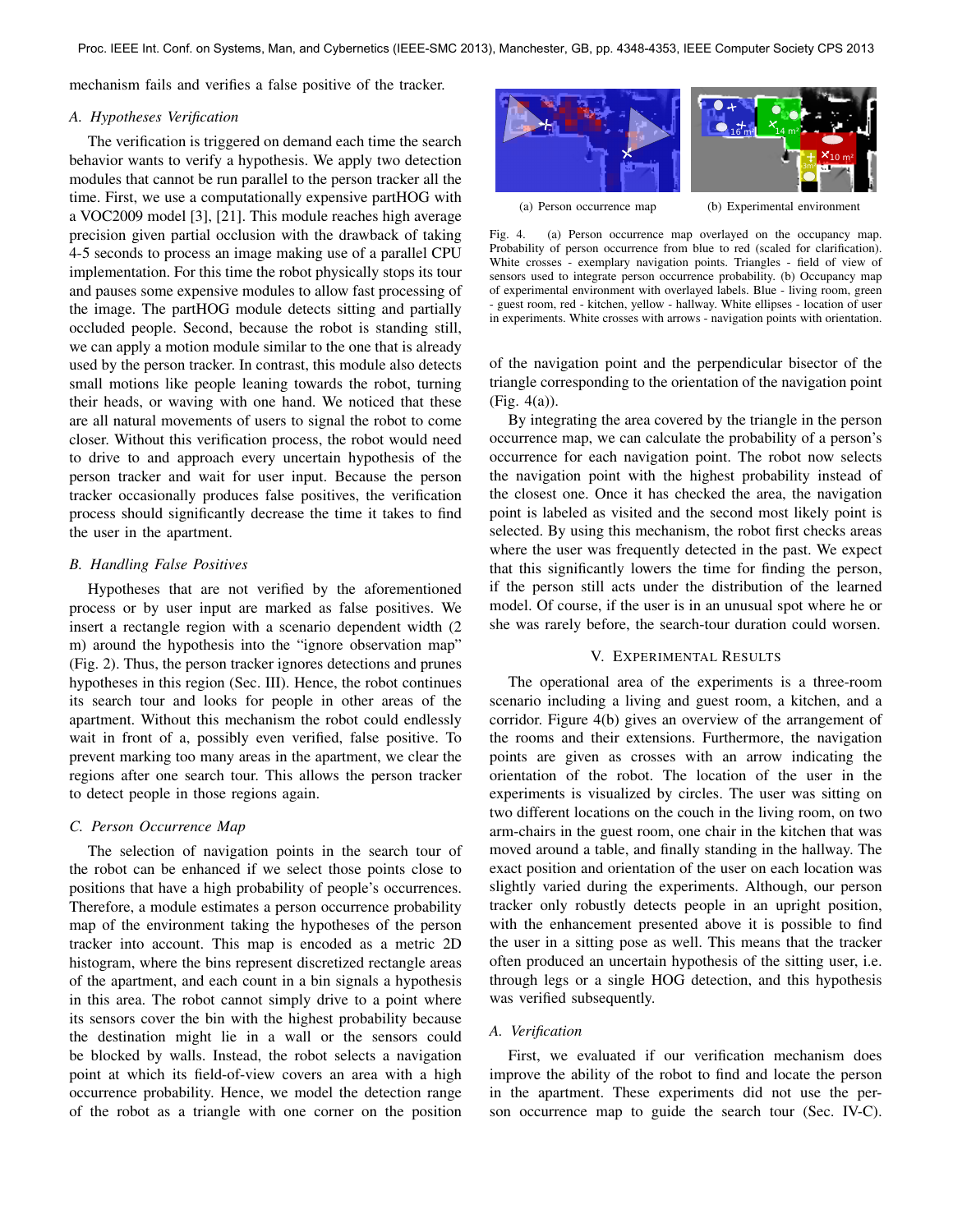TABLE I SUCCESS RATE AND DURATION OF SEARCH TRIALS FOR DIFFERENT METHODS. DURATION GIVEN FOR SUCCESSFUL TRIALS.

| method | suc. rate | avg. $t$ [s] | $max$ t [s] | std t [s] |
|--------|-----------|--------------|-------------|-----------|
| NoVer  | 0.72      | 53.1         | 146         | 43.9      |
| MoVer  | 0.87      | 59.4         | 116         | 34.0      |
| HoVer  | 0.91      | 55.5         | 115         | 34.6      |

Yet, all experiments included the handling of false positives (Sec. IV-B). We divided the experiments into three parts to test different methods. The first method did not apply any verification mechanism (NoVer), the second method used only motion verification (MoVer) and the third method used the partHOG and motion verification (HoVer).

To evaluate each method, we defined three starting locations for the robot to begin its search tour, i.e. in the living room, in the guest room, and in the kitchen. The user located itself on one of the six positions in the apartment (Fig. 4(b)). The search tour to each location was repeated three times leading to  $3\times6\times3=54$  trials for each method. We measured the success rate of the search behavior by counting a successful trial if the robot correctly found, approached, and stopped in front of the user, and the user was easily able to reach the touchscreen to end the search tour. We counted a failure if the robot did not find the user, did not approach the user, hit an obstacle, or if the search tour took more than three minutes. For comparison: the robots needs 80 seconds averaged over five trials to drive to each navigation point starting from the position in the guest room without checking for any hypothesis. The results of the trials are shown in Tab. I. The durations to locate the user are only calculated on the successful trials. The success rate of NoVer is significantly lower than MoVer and HoVer. HoVer achieved a higher success rate compared to MoVer, because the partHOG module detected sitting persons that did not move or whose legs where occluded. The most frequent reasons for failure in the trials (in order of occurrence) were:

- 1) the robot hitting an obstacle in the rooms,
- 2) the search tour took more than 3 minutes,
- 3) the robot completely missed the user,
- 4) the robot did not verify the user.

The problem of hitting obstacles is significantly increased for method NoVer because the robot does not verify hypotheses and approaches many false positive, e.g. behind windows, on tables, or cupboards. Although, the robot normally perceives these objects and avoids them, occasionally it bumpers when turning and navigating close to these obstacles. The second problem only appeared when using the NoVer method (see below). Missing the user occurred roughly equally likely with all methods, if the user was in an unfavorable pose not sitting frontal to the robot's camera or with the legs occluded. Finally, when using the MoVer or HoVer method, the robot might not verify a hypothesis by motion or partHOG and ignores it as a false positive. Yet, the verification failed only two times in the experiments.

The average and maximal duration of the successful trials



Fig. 5. Histogram of the search durations of the different methods

(Tab. I) are relatively large compared to the 80 seconds it takes the robot to visit all navigation points. When using NoVer, the duration is mainly increased by the robot approaching uncertain hypotheses and waiting for user input until finally marking this hypothesis as a false positive if no input is given. When using MoVer or HoVer the robot only turns to the hypotheses and verifies it. Yet, the robot needs time to apply the verification modules. This results in a slightly bigger average duration. This becomes most apparent in trials, where the position of the user is close to the robot's starting location. There are less uncertain hypotheses where the robot could save time by not approaching them. Additionally, the robot needs time to verify the hypothesis of the user whereas the NoVer methods just drives to it. On the other hand, the maximum time and the standard deviation of the verification methods is lower than when using the NoVer method.

For further clarification, the difference in the duration of all search trials is displayed as a histogram in Fig. 5. The width of the bin is set to 30 seconds, and we plot the duration counts for all three methods in the center of each bin. We set the search time of all failure trials, e.g. also those where the robot hit an obstacle, to 180 seconds which is equal to the maximum time we allowed the robot to find the user. Hence, the values in the last bin also include the unsuccessful trials. The NoVer method either is very fast (bin 1) or takes very long (bin 5 and bin 6) or completely fails (bin 6). The MoVer and HoVer method caused many mediocre duration trials, but also with many fast trials and few failures.

To summarize: Without the verification, the robot approaches each hypotheses. This could result in a lower search duration, but also lowers the success rate of finding the user in a reasonable time. By using the verification methods, the robot needs more time for verification, but yields a higher success rate. Therefore, we advocate the use of the verification mechanism.

# *B. Person Occurrence Map*

To evaluate the usefulness of the person occurrence map (Sec. IV-C), we first estimated the map by tracking the user performing short sequences of daily activities and during the experiments of Sec. V-A. The resulting map looks similar to Fig. 4(a) with the highest probability of occurrence in the living room, followed by the guest room, kitchen, and hallway. We